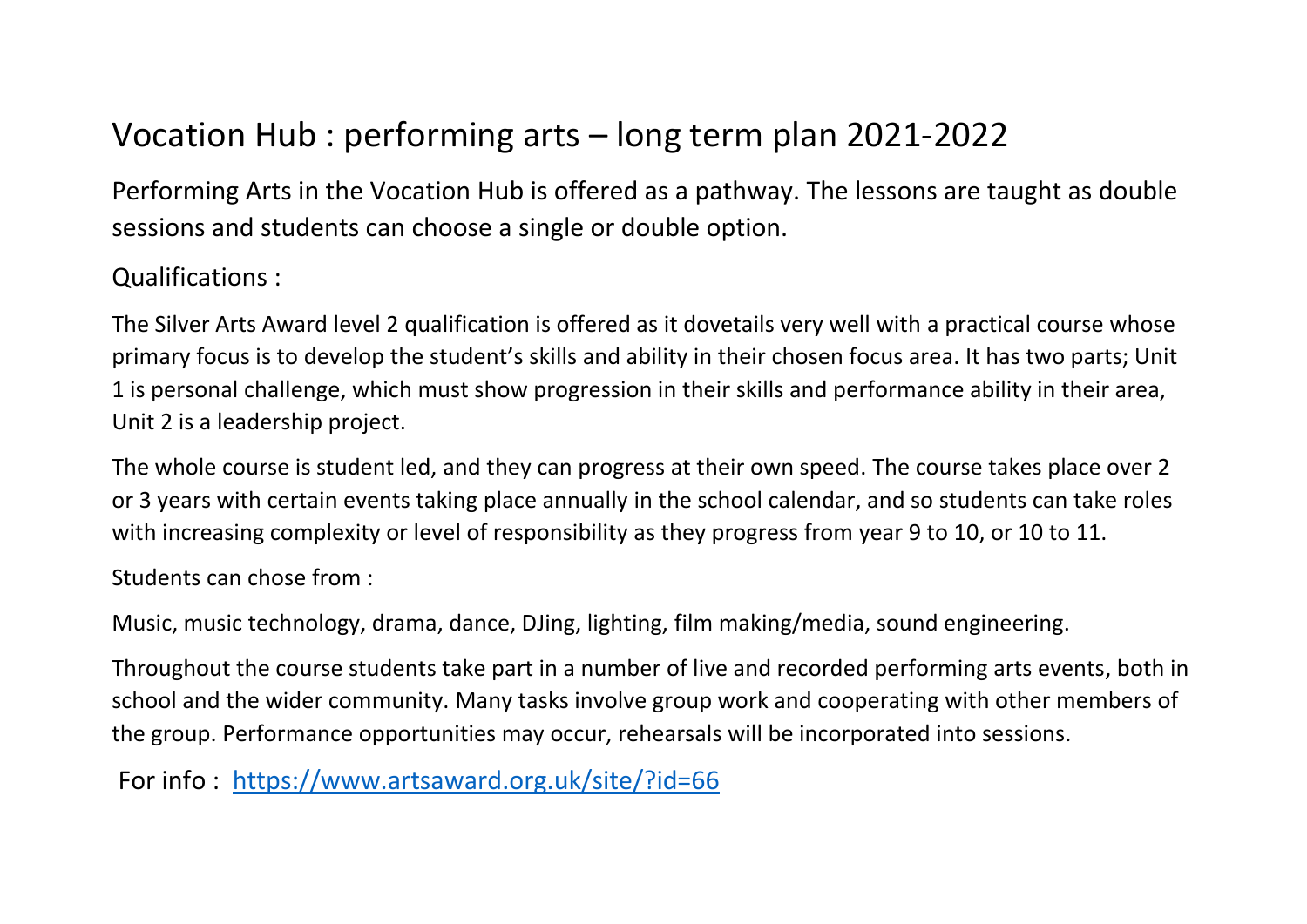## Vocation Hub - Silver Award Long Term Planning

### Unit 1: Personal Challenge **Unit 2: Leadership Challenge**

| Year<br>group                                     | Τ1                                                                                                                                                                                                                                                                                                                                                                                                       | T2                                                                                                                                                                                                                                                                                              | T3                                                                                                                                                                                                                                                                                                                            | Τ4                                                                                                                                                                                                            | T5                                                                                                                                                                                                                                                                                                            | Т6                                                                                                                                                                                                                                                                                                                         |
|---------------------------------------------------|----------------------------------------------------------------------------------------------------------------------------------------------------------------------------------------------------------------------------------------------------------------------------------------------------------------------------------------------------------------------------------------------------------|-------------------------------------------------------------------------------------------------------------------------------------------------------------------------------------------------------------------------------------------------------------------------------------------------|-------------------------------------------------------------------------------------------------------------------------------------------------------------------------------------------------------------------------------------------------------------------------------------------------------------------------------|---------------------------------------------------------------------------------------------------------------------------------------------------------------------------------------------------------------|---------------------------------------------------------------------------------------------------------------------------------------------------------------------------------------------------------------------------------------------------------------------------------------------------------------|----------------------------------------------------------------------------------------------------------------------------------------------------------------------------------------------------------------------------------------------------------------------------------------------------------------------------|
| 10<br>Initiate<br>Plan<br>Participate<br>rehearse | Wk $1 - 3$<br><b>Personal Challenge</b><br>Explore, decide, plan,<br>review skills<br>$(wk3 - perform, PR)$<br><b>Wk 4-7</b><br>Leadership Project<br><b>Halloween Film</b><br>Choose, rehearse,<br>plan, allocate roles<br><b>Directing</b><br>$\bullet$<br>Actor/<br>$\bullet$<br>mentor<br>Choreography<br>Camera work<br>$\bullet$<br>Set / props<br>$\bullet$<br>Music tech<br>costume<br>$\bullet$ | <b>Wk 1-7</b><br><b>Personal Challenge</b><br><b>Christmas Show</b><br>= Live performance<br>Challenge<br>Roles:<br>Cast member<br>Musician in band<br>Music tech / song<br>writer<br>planning<br>Supporting tech:<br>Lighting<br><b>Stage crew</b><br>Sound<br>engineer<br>Spec xfs<br>costume | Wk $1-6$<br><b>Personal Challenge</b><br>- Working on<br>individual aims<br>- creating<br>coursework<br>recordings videos<br>Coursework folder:<br>Begin Unit 1 tasks<br>planning<br>aims<br>focus artist<br>begin Unit 2 tasks<br>write up role in<br>Halloween project<br>review<br>evidence<br>peer app<br><b>WORKSHOP</b> | <b>Wk 1-3</b><br>Performance<br>Challenge - VIAM<br>rehearsal<br>Wk 4-6<br><b>Evaluate and write</b><br>up VIAM<br>Task:<br>Create<br>Participate<br>Perform<br>Support<br>MUST be your<br>personal challenge | <b>Wk 1-6</b><br>Coursework:<br>Unit Part D -<br>inspiration<br>further<br>aims<br>peer app<br>÷<br>review of<br>$\sim$<br>progress<br>Wk 4-6<br>Personal challenge<br><b>Performing Arts</b><br>Showcase<br>= Live performance<br>Challenge1/2 items<br>for the showcase<br><b>Talent show</b><br><b>RGT</b> | <b>Wk 1-8</b><br>Consolidation -<br>class performance<br>workshop & peer<br>review<br>studio time<br>Coursework folder:<br>Unit 1 part B<br>- pathways<br><b>Review showcase</b><br><b>Interviews</b><br>Go to live event<br>Leadership role in<br><b>Transition Hub</b><br>show<br><b>Forward planning</b><br>for $yr$ 11 |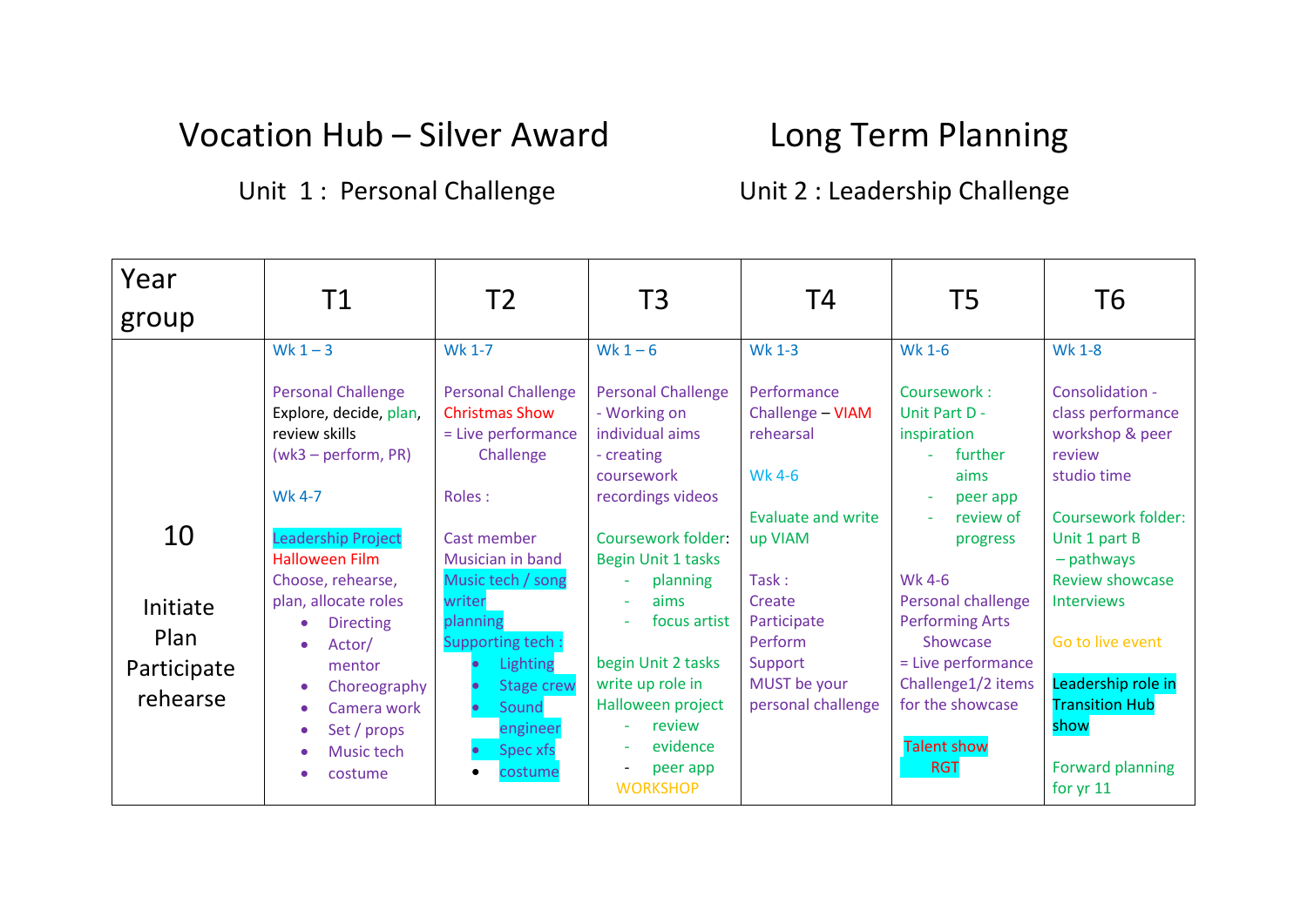|             | T1                                                | T <sub>2</sub>            | T3                        | T <sub>4</sub>      | T <sub>5</sub>           | <b>T6</b>                            |
|-------------|---------------------------------------------------|---------------------------|---------------------------|---------------------|--------------------------|--------------------------------------|
|             |                                                   |                           |                           |                     |                          |                                      |
|             |                                                   |                           |                           |                     |                          |                                      |
|             | <b>Wk 1-3</b>                                     | Wk 1-7                    | Wk $1-6$                  | <b>Wk 1-3</b>       | <b>Wk 1-6</b>            | Possible<br>completion of            |
|             | <b>Personal Challenge</b>                         | <b>Personal Challenge</b> | <b>Personal Challenge</b> | Performance         | Coursework:              | coursework tasks if                  |
|             | Consolidate                                       | <b>Christmas Show</b>     | - Working on              | Challenge - VIAM    | Write up and             |                                      |
|             | Unit $1 -$ review                                 | = Live performance        | individual aims           | Rehearsal           | review ANY unit          | $necessary - no$<br>fixed moderation |
|             | challenge to date                                 | Challenge                 | - finishing               | Performance event   | 1/2 not complete         | date                                 |
|             | Collect evidence                                  |                           | coursework                |                     |                          |                                      |
|             | Annotate photos                                   | Roles:                    | recordings/ videos        | <b>Wk 4-6</b>       | <b>Coursework Tasks:</b> |                                      |
|             | To do tick list                                   |                           | Opportunities for         | Write up VIAM       | Complete any Unit        |                                      |
|             |                                                   | Cast member               | performance               |                     | 1 or 2 tasks as          |                                      |
|             | <b>Wk 4-7</b>                                     | Musician in band          |                           | Individual assess : | necessary                |                                      |
|             |                                                   | Music tech / song         | <b>Coursework folder:</b> | What needs to be    |                          |                                      |
| 11          | <b>Leadership Project</b>                         | writer                    | Unit 1 tasks              | completed ?         | <b>Wk 4-6</b>            |                                      |
|             | <b>Halloween Film</b>                             |                           | <b>Finish reviews</b>     |                     | Personal challenge       |                                      |
|             |                                                   | <b>Supporting tech:</b>   | <b>Interviews</b>         |                     | <b>Performing Arts</b>   |                                      |
| Review      | Choose, rehearse,                                 | Lighting                  | Peer review               | Task:               | Showcase                 |                                      |
|             | plan, allocate roles                              | <b>Stage crew</b>         | Part D - research &       | Create              | = Live performance       |                                      |
| Rehearse    | <b>Directing</b>                                  | Sound                     | pathways                  | Participate         | Challenge1/2 items       |                                      |
| Complete    | Actor/                                            | engineer                  | Live event reviews        | Perform             | for the showcase         |                                      |
| participate | mentor                                            | <b>Spec xfs</b>           |                           | Support             |                          |                                      |
|             | Choreography                                      | costume                   | Unit 2 tasks              | MUST be your        | Year 11 lead this        |                                      |
|             | Camera work                                       |                           | <b>Ensure leadership</b>  | personal challenge  | event & organise         |                                      |
|             | Set / props                                       | Final major show          | reviews are               |                     | the group piece,         |                                      |
|             | Music tech                                        | performance               | completed                 |                     | either music, dance      |                                      |
|             | costume                                           | <b>Ensure tasks</b>       | Evidence                  |                     | or drama                 |                                      |
|             |                                                   | completed &               | annotated                 |                     |                          |                                      |
|             | <b>Final leadership</b>                           | written up                | Live event review         |                     | Talent show              |                                      |
|             | <b>Ensure enough tasks</b><br>completed & written |                           |                           |                     | <b>RGT - Judges</b>      |                                      |
|             |                                                   |                           |                           |                     |                          |                                      |
|             |                                                   |                           |                           |                     |                          |                                      |